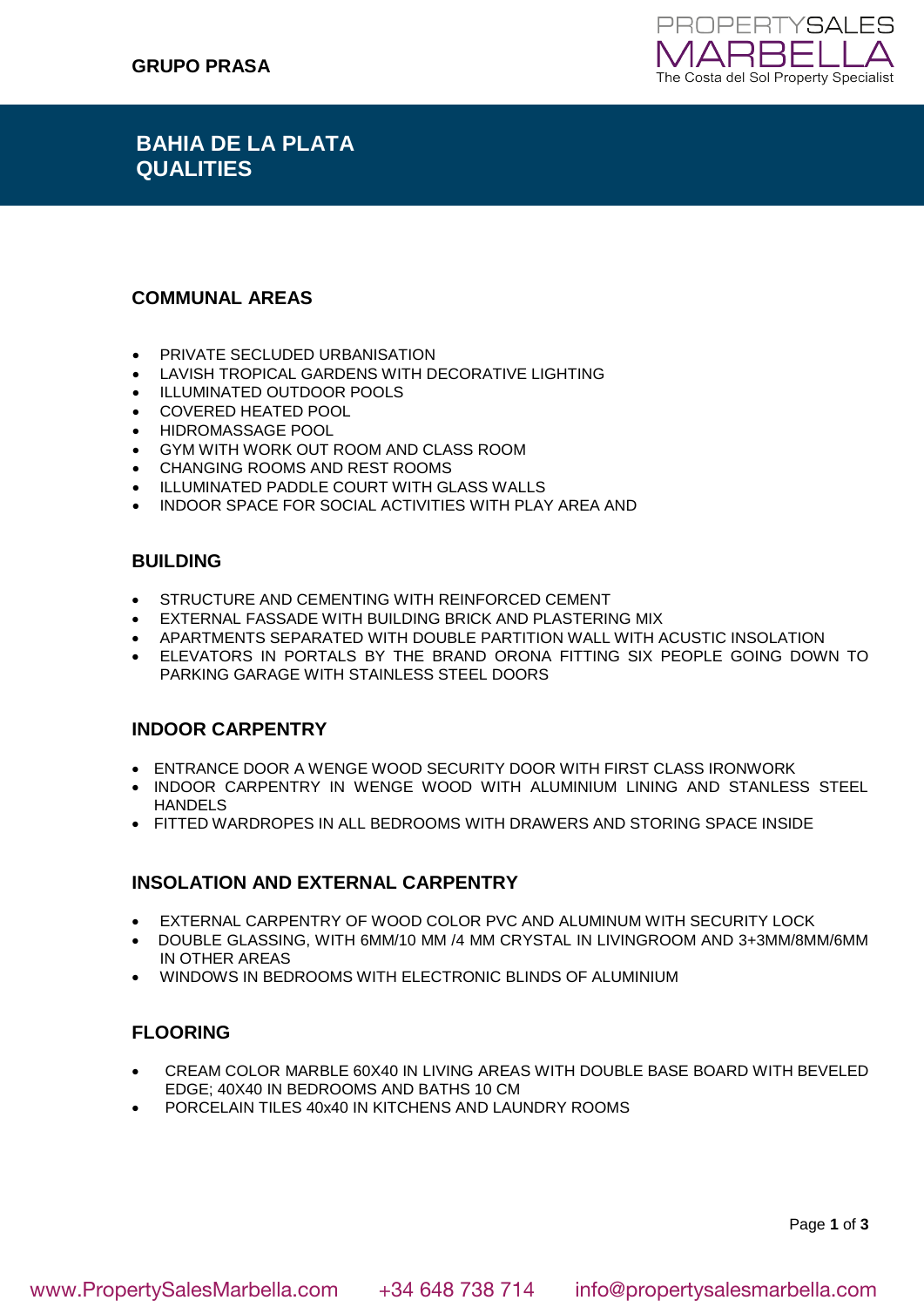

# **TERRACES**

- GRES ARAGON TILES 33X33 WITH DECORATIVE MARBEL RIMMING
- PRIVATE POOLS ON PENTHOUSE TERRACES AND IN SPECIFIC OTHER APARTMENTS
- FLOWERBOXES MADE WATER PROOF WITH POLYESTER
- LIGHTING ON THE TERRACES
- AUTOMATIC IRRIGATION SYSTEM
- POWER AND WATER POINTS, TV AND PHONE SOCKETS

### **WARDROPES AND WALLS**

- CLEANABLE OFFWHITE SMOOTH PLASTIC PAINT IN VERTICAL PARAMETERS AND WHITE IN HORIZONTAL PARAMETERS
- PLASTIC BOARD AND/OR HARD PLASTIC CEILINGS
- WALLS GARNISHED WITH SPRAYED PLASTIC
- BATHROOM WALLS WITH MARBEL AND MIRROR FINISHING
- KITCHEN WALLS OF GREY PORCELAIN TILES 40x40 CM

# **BATHROOMS AND BATHROOM FITTINGS**

- IN THE MAIN BATHROOM FITTINGS BY THE BRAND ROCA MODEL MERIDIAM
- TAPS BY THE BRAND GROHE
- HIDROMASSAGE BATHTUB WITH REMOVABLE COVER
- HIDROMASSAGE SHOWER IN THE SECOND BATHROOM
- FIXED GLASS SINKS AND TOILETS IN THE MAIN BATHROOM AS WELL AS TOWEL HOLDERS
- FIXED MIRROR IN THE MAIN AND SECOND BATHROOMS
- 200 L ELECTRONIC HEATER WITH AUTOMATIC IGNITION

### **AIR CONDITIONING AND HEATING**

- FULLY INSTALLED AIR CONDITIONING HOT/COLD
- UNDERFLOOR HEATING THROUGHOUT THE APARTMENT

# **ELECTRONIC INSTALLATIONS AND SPECIFICS**

- FIRST CLASS ELECTRICITY MECANISM WITH INTENSITY REGULATORS IN THE MASTER BEDROOM AND LIVING ROOM BY THE BRAND NIESSEN MODEL OLA
- DOMOTICS INCLUDING:
	- TOUCHSCREEN FOR CONTROLLING THE DOMOTICS (LIGHTING, AIR CONDITIONING, BLINDS; IRRIGATION)
	- SMOKE DETECTORS IN THE KITCHEN, LIVING ROOM AND BED ROOMS
	- AIR CONDITIONING AND SECURITY CONTROL
- TELECOMMUNICATIONS SYSTEM WITH SATELLITE, PHONE AND CANALIZATION FOR CABLE TV IN THE LIVING ROOM, BED ROOMS, KITCHEN AND TERRACE AND VIDEO INTERCOMMUNICATOR

Page **2** of **3**